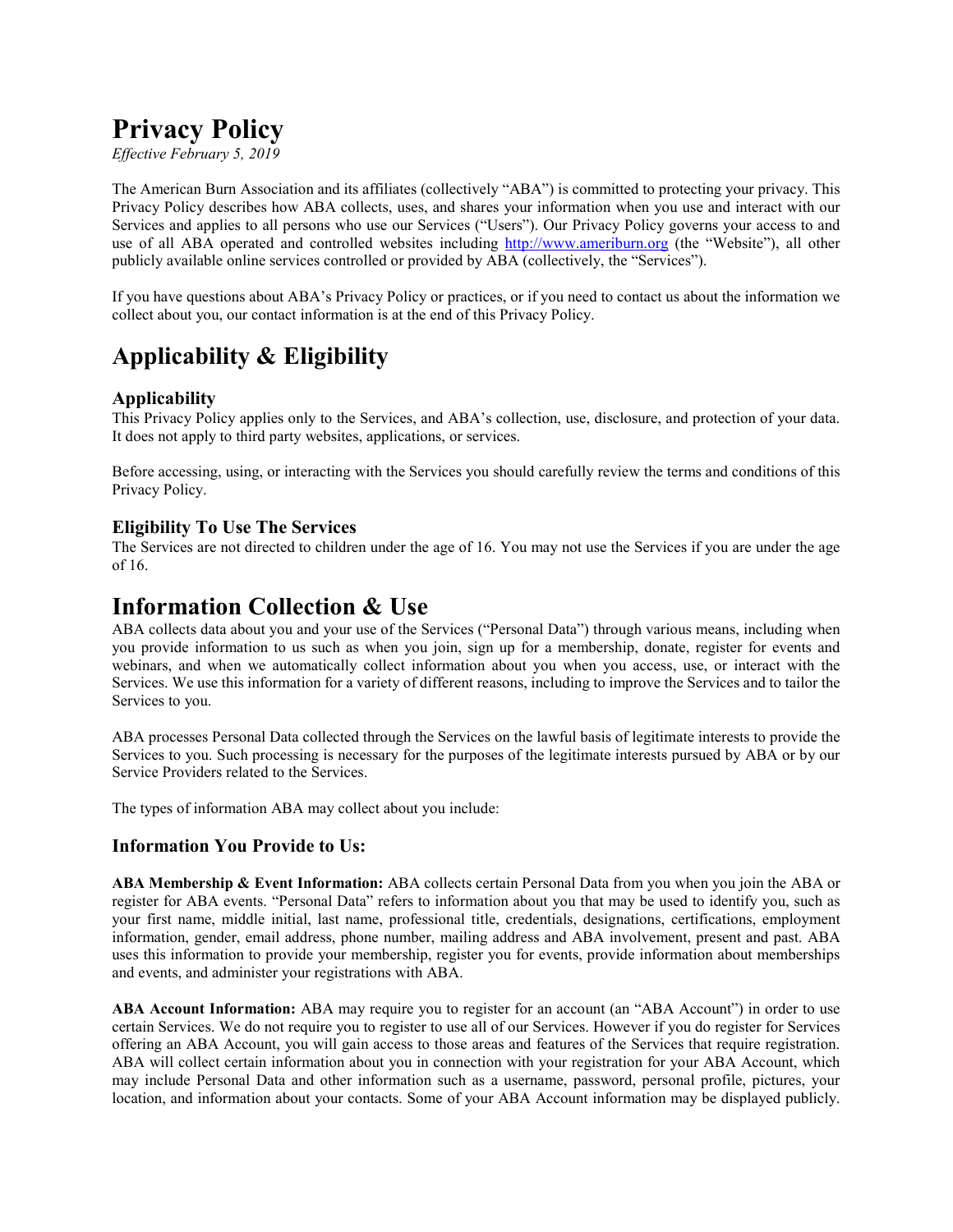You are not required to provide your Personal Data; however, if you choose to withhold certain Personal Data, we may not be able to provide you with certain Services.

**Payment Transaction Information:** We may collect and store information related to purchases and donations made through the Services. You may provide certain information to complete payments via the Services, including your credit or debit card number, card expiration date, CVV code, and billing address (collectively, "**Payment Information**"), along with your name and billing, delivery and shipping address, to complete payment transactions through certain Services.

Please note ABA works with Service Providers (as defined below) to handle payment transactions. ABA does not itself collect or maintain your credit card or other financial account information; this information is handled for ABA by our Service Providers. On occasion, an institution or individual will provide the ABA with credit card details to process a payment. In these circumstances, the ABA destroys all credit card data once the payment is processed. You are subject to the Privacy Policies and Terms and Conditions of our Service Providers when purchasing an ABA membership, shopping for ABA products, or making donations, the terms of which may differ from those of ABA for the ABA Services. Please review the Service Providers' Privacy Policies and Terms and Conditions before using their services.

**Form Information:** We may use online forms to request certain information from you in order to perform certain Services, such as your location to assist you in locating our products, or your contact information to assist with contacts or service requests. This information may include Personal Data.

**Correspondence Information:** If you sign up for a membership, attend a conference or event, email us, subscribe to our newsletters mailing lists, publications, or blogs, we may keep your message, email address, and contact information to respond to your requests, provide the requested products or Services, and to provide notifications or other correspondences to you. If you do not want to receive email from us in the future, you may let us know by sending us an email or by writing to us at the address below. Please note requests to remove your email address from our lists may take some time to fulfill. We may also still contact you as needed to provide important announcements or notifications regarding the Services.

**Support Information:** You may provide information to us via a support request submitted through the Services. We will use this information to assist you with your support request and may maintain this information to assist you or other Users with support requests. Please do not submit any information to us via a support submission, including confidential or sensitive information that you do not wish for ABA or our Service Providers to have access to or use in the future.

#### **Information We Collect Automatically:**

**Cookies, Web Beacons, Links, And Other Tracking Technologies:** ABA may keep track of how you use and interact with the Services through the use of cookies, web beacons, links, and other tracking technologies. We do this to help analyze the use of and improve the Services. Through these technologies we may automatically collect information about your use of the Services and other online activities, including our email correspondences, thirdparty services, and client applications, and certain online activities after you leave the Services. Link information is generally only analyzed on an aggregate basis. Some Services may not function properly if you disable cookies. Such data may include analytics information, sites visited before visiting the Services, browser type, operating system, and tracking of your interactions with our content and emails.

**Unique Identifiers:** When you use or access the Services, we may access, collect, monitor, store on your device, and/or remotely store one or more "Unique Identifiers," such as a universally unique identifier ("UUID"). A Unique Identifier may remain on your device persistently, to help you log in faster and enhance your navigation through the Services. Some features of the Services may not function properly if use or availability of Unique Identifiers is impaired or disabled.

**Log File Information:** When you use our Services, we may receive log file information such as your IP address, browser type, access times, domain names operating system, the referring web page(s), pages visited, location, your mobile carrier, device information (including device and application IDs), search terms, and cookie information. We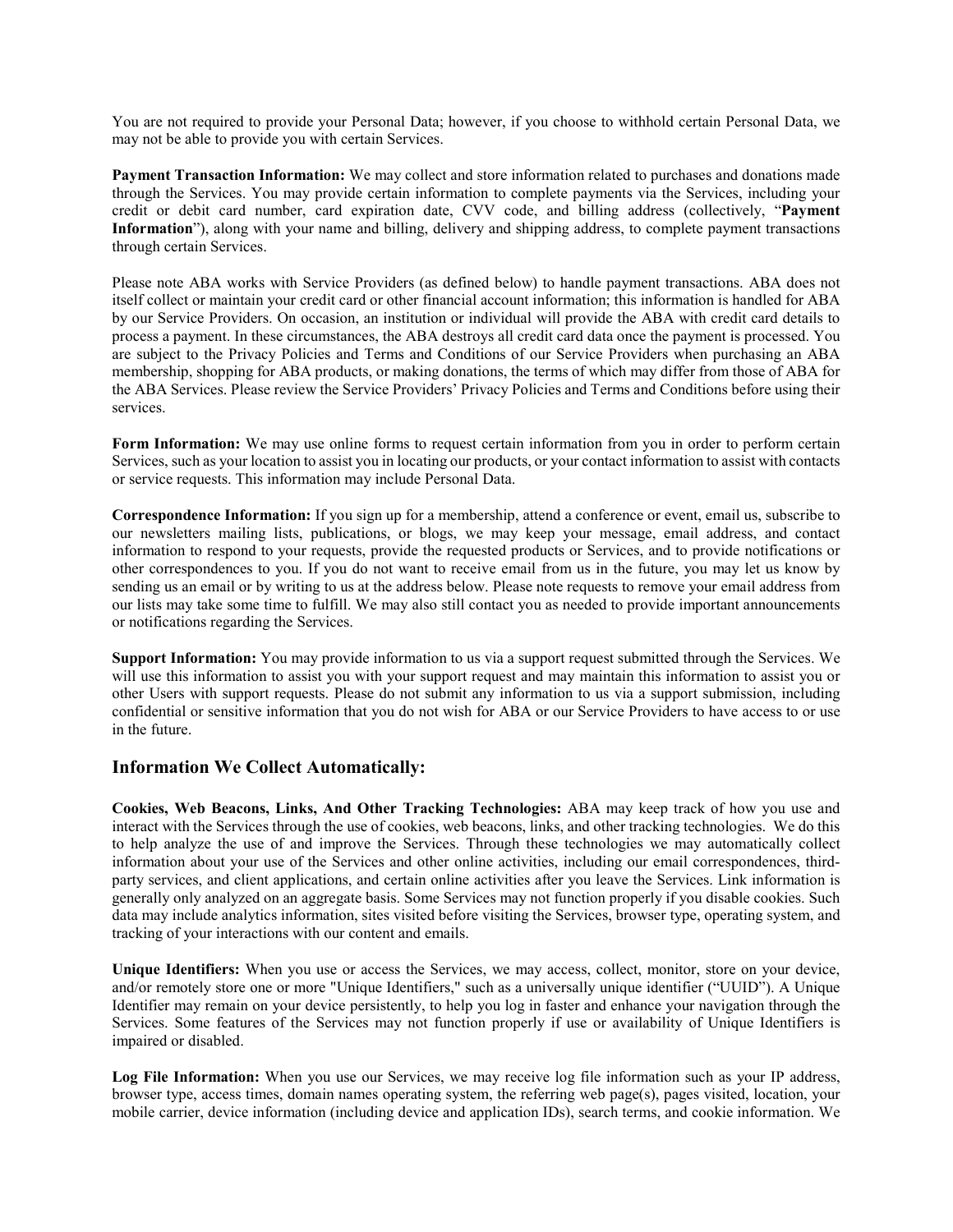receive log file data when you interact with our Services, for example, when you visit our websites, sign into our Services, or interact with our email notifications. ABA uses log file data to provide, understand, and improve our Services, and to customize the content we show you. ABA may link this log file to other information ABA collects about you via the Services.

**Public Information:** ABA may also collect information about you from publicly available sources. Information you make publicly available in any public or open forum, such as on a social network, may be considered public information for the purposes of this Privacy Policy, and may be accessed and collected by ABA. Please be aware that any content or information you share with or provide to third parties using or related to your use of the Services is neither private, nor confidential. ABA is not responsible for any content or information you post or share with third parties. If you do not wish for certain information to be public, please do not share it.

### **Information Sharing**

**ABA Personnel:** ABA's personnel may have access to your information as needed to provide and operate the Services in the normal course of business. This includes information regarding your use and interaction with the Services.

**Service Providers:** ABA works with various organizations and individuals to help provide the Services to you ("**Service Providers**"), such as website and data hosting companies and companies providing analytics information, like Google Analytics. We may share your personal information with our Service Providers for the purpose of providing the Services. The information we share to our Service Providers may include both information you provide to us and information we collect about you, including Personal Data and information from data collection tools like cookies, web beacons, log files, Unique Identifiers, and location data. ABA takes reasonable steps to ensure that our Service Providers are obligated to reasonably protect your information on ABA's behalf. If ABA becomes aware that a Service Provider is using or disclosing information improperly, we will take commercially reasonable steps to end or correct such improper use or disclosure.

**Business Transactions:** ABA may purchase other businesses or their assets, sell our business assets, or be involved in a bankruptcy, merger, acquisition, reorganization or sale of assets (a "**Business Transaction**"). Your information, including Personal Data, may be among assets sold or transferred as part of a Business Transaction.

**Lawful Requests:** We may be required to disclose User information pursuant to lawful requests, such as subpoenas or court orders, or in compliance with applicable laws. We generally do not disclose User information unless we have a good faith belief that an information request by law enforcement or private litigants meets applicable legal standards. We may share your information when we believe it is necessary to comply with applicable laws, to protect our interests or property, to prevent fraud or other illegal activity perpetrated through the Services or using the ABA name, or to protect the safety of any person. This may include sharing information with other companies, lawyers, agents, or government agencies. Nothing in this Privacy Policy is intended to limit any legal defenses or objections that you may have to a third party's, including a government's, request to disclose your information.

## **Your Rights and Choices Regarding Your Information**

#### **Your Rights**

Relevant data protection laws provide you certain rights regarding the protection of your data, including:

- **the right to access** Upon request, ABA will confirm any processing of your Personal Data and, and provide you with a copy of that Personal Data in an acceptable machine-readable format;
- **the right to rectification** You have the right to have ABA correct any inaccurate Personal Data or to have ABA complete any incomplete Personal Data;
- **the right to erasure** You may ask the ABA to delete or remove your Personal Data and we will do so in some circumstances, such as where we no longer need it (we may not delete your data when other interests outweigh your right to deletion);
- **the right to restrict processing** You have the right to ask ABA to suppress the processing of your Personal Data but ABA may still store your Personal Data;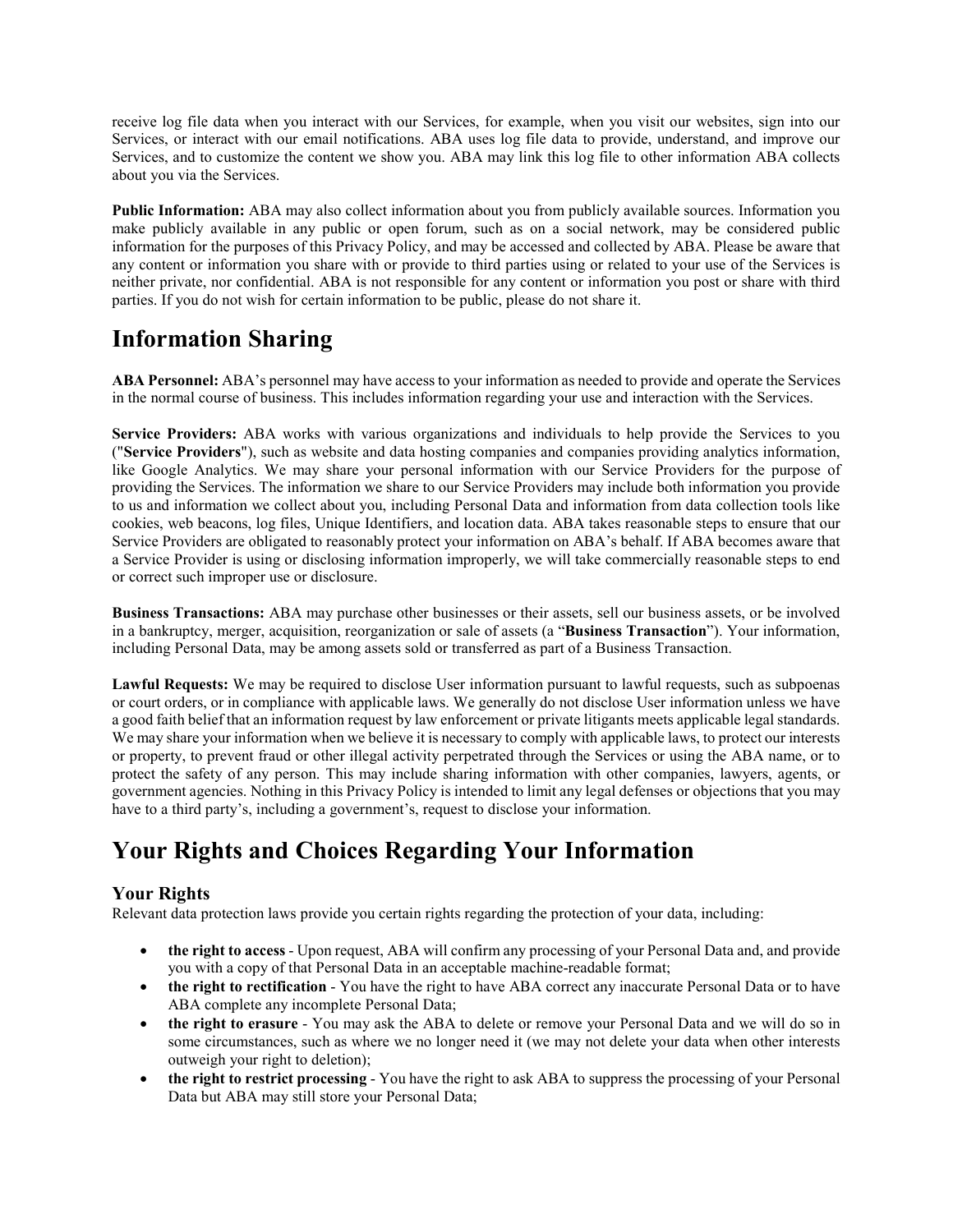- **the right to object to processing** You have the right to object to your Personal Data used in the following manners: (a) processing based on legitimate interests or the performance of a task in the public interest/exercise of official authority (including profiling); (b) direct marketing (including profiling); and (c) processing for purposes of scientific/historical research and statistics.;
- **the right to data portability** you have the right to obtain your Personal Data from us that you consented to give us or that is necessary to perform fulfillment of member benefits with you. We will give you your Personal Data in a structured, commonly used and machine-readable format.;
- **the right to complaint to a supervisory authority** You have the right to file a complaint with a supervisory authority, in particular in the European Member State of your habitual residence, place of work or place of the alleged infringement if you consider that the processing of Personal Data relating to you infringes upon your rights.; and
- **the right to withdraw consent** We rely on your consent to process your Personal Data, you have the right to withdraw that consent at any time. This will not affect the lawfulness of processing based on your prior consent..

More information about your rights relating to ABA and the Services is provided via this Privacy Policy.

#### **Access To The Information ABA Has Collected About You**

ABA provides certain tools and settings within the Services to help you access, correct, delete, or modify your personal information associated with the Services. ABA welcomes you to contact us regarding the information we have collected about you, including regarding the nature and accuracy of the data that has been collected about you, to request an update, modification, or deletion of your information, to opt-out of certain Services uses of your information, or to withdraw any consent you may have granted to ABA.

Please note requests to delete or remove your information do not necessarily ensure complete or comprehensive removal of the content or information posted, and removed information may persist in backup copies indefinitely. Please note that if you choose to delete your information or opt-out of the collection and use of your information, you understand that certain features, including but not limited to access to the Services, may no longer be available to you.

We may store the information we collect about you indefinitely, but information generally will be retained only for as long as necessary to fulfill the purposes for which the information was collected, or as otherwise required by law. Following termination or deactivation of an ABA Account, ABA may retain your information and content for a commercially reasonable time for backup, archival, and audit purposes.

#### **Opting-Out Of Communications From ABA**

Users may opt-out of receiving certain communications from ABA by following the unsubscribe process described in an email communication, or by contacting us using the contact information provided below. However, please note you may not opt-out of Services-related communications, such as account verification, changes or updates to features of the Services, or technical and security notices.

#### **Do Not Track**

ABA does not currently employ a process for automatically responding to "Do Not Track" (DNT) signals sent by web browsers, mobile devices, or other mechanisms. Per industry standards, third parties may be able to collect information, including Personal Data, about your online activities over time and across different websites or online services when you use Services. You may opt out of online behavioral ads at [http://www.aboutads.info/choices/.](http://www.aboutads.info/choices/) You also may limit certain tracking by disabling cookies in your web browser.

### **Information Security**

#### **Security Of Your Information**

ABA takes reasonable efforts to secure and protect the privacy, accuracy, and reliability of your information and to protect it from loss, misuse, unauthorized access, disclosure, alteration and destruction. ABA implements security measures as we deem appropriate and consistent with industry standards. As no data security protocol is impenetrable, ABA cannot guarantee the security of our systems or databases, nor can we guarantee that personal information we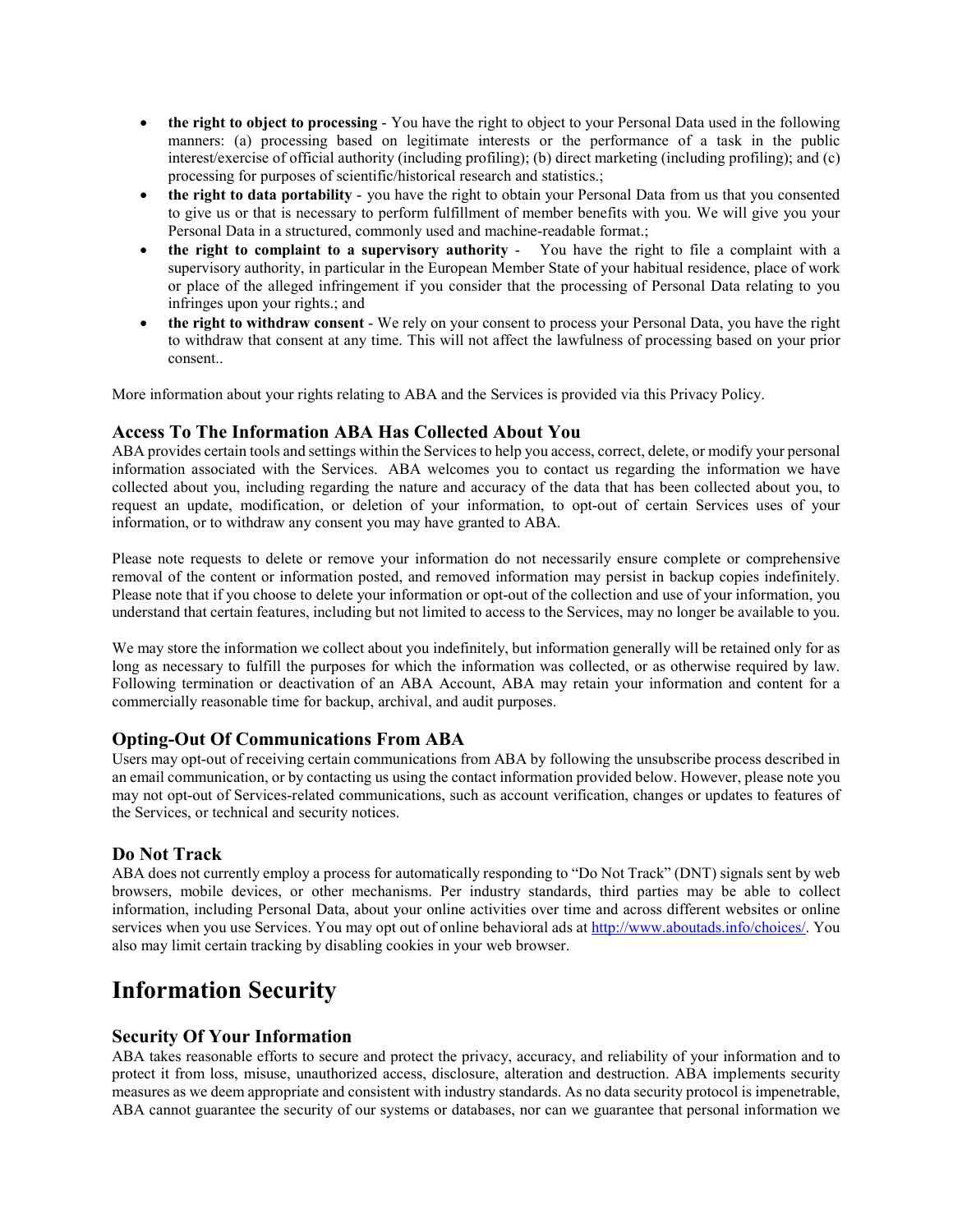collect about you will not be breached, intercepted, destroyed, accessed, or otherwise disclosed without authorization. Accordingly, any information you transfer to or from Services is provided at your own risk.

Please do your part to help us keep your information secure. You are responsible for maintaining the confidentiality of your password and ABA Account, and are fully responsible for all activities that occur under your password or ABA Account. ABA specifically reserves the right to terminate your access to the Services and any contract you have with ABA related to the Services in the event it learns or suspects you have disclosed your ABA Account or password information to an unauthorized third party.

### **Additional Provisions Regarding The Services & Your Information**

#### **Transfer And Storage Of Your Information**

Please note information ABA collects about you may be transferred, processed and/or accessed by us in the United States, or another country where we, or our Service Providers operate. Please be aware Personal Data may be transferred to, and maintained on, computers located outside of your state or country where privacy laws may differ from and may not be as protective as those where you live. If you are located outside the United States and choose to allow us to collect information about you, please be aware that ABA may transfer your Personal Data to the United States and process and store it there.

If you are located in the European Economic Area ("EEA") or other regions with laws governing data collection and use that may differ from U.S. law, please note that we may transfer information to a country or jurisdiction that does not have the same data protection laws as your jurisdiction, as disclosed in this Privacy Policy. It may also be processed by staff operating outside the EEA who work for us or for one of Service Providers, also as disclosed.

**Website Hosting:** ABA works with Siteground as its web hosting services provider. Siteground is located Sofia, Bulgaria and the Website are stored by Siteground in Chicago. ABA shares your data, including Personal Data, with our website hosting Service Provider for the purposes of processing your data pursuant to your use of the Services.

**Data Hosting:** ABA works with YourMembership/Community Brands as its data hosting services provider. YourMembership/Community Brands is located St. Petersburg, Florida and ABA's data are stored by Amazon Web Services in Northern Virginia. ABA shares your data, including Personal Data, with our website hosting Service Provider for the purposes of processing your data pursuant to your use of the Services.

**Data Hosting:** ABA works with Conference Technology Enhancements (CTE) as its data hosting services provider. Conference Technology Enhancements (CTE) is located Park Ridge, IL and ABA's data are stored by Singlehop in Franklin Park, IL and Giginet in Arlington Heights, IL. ABA shares your data, including Personal Data, with our website hosting Service Provider for the purposes of processing your data pursuant to your use of the Services.

**Data Hosting:** ABA works with CTI Meeting Technology as its data hosting services provider. CTI Meeting Technology is headquartered in Chicago, IL and ABA's data are stored by CTI Meeting Technology in Amazon Web Services' (AWS) facility in Oregon, USA. ABA shares your data, including Personal Data, with our website hosting Service Provider for the purposes of processing your data pursuant to your use of the Services.

**Data Hosting:** ABA works with Mailchimp as its data hosting services provider. Mailchimp is located in Atlanta, Georgia and ABA's data are stored by Mailchimp in the United States. ABA shares your data, including Personal Data, with our website hosting Service Provider for the purposes of processing your data pursuant to your use of the Services.

#### **Safely Using ABA's Services**

Despite ABA's safety and privacy controls, we cannot guarantee the Services are entirely free of illegal, offensive, pornographic, or otherwise inappropriate material, or that you will not encounter inappropriate or illegal conduct from other Users when using the Services. You can help ABA by notifying us of any unwelcome contact by contacting us using the information below.